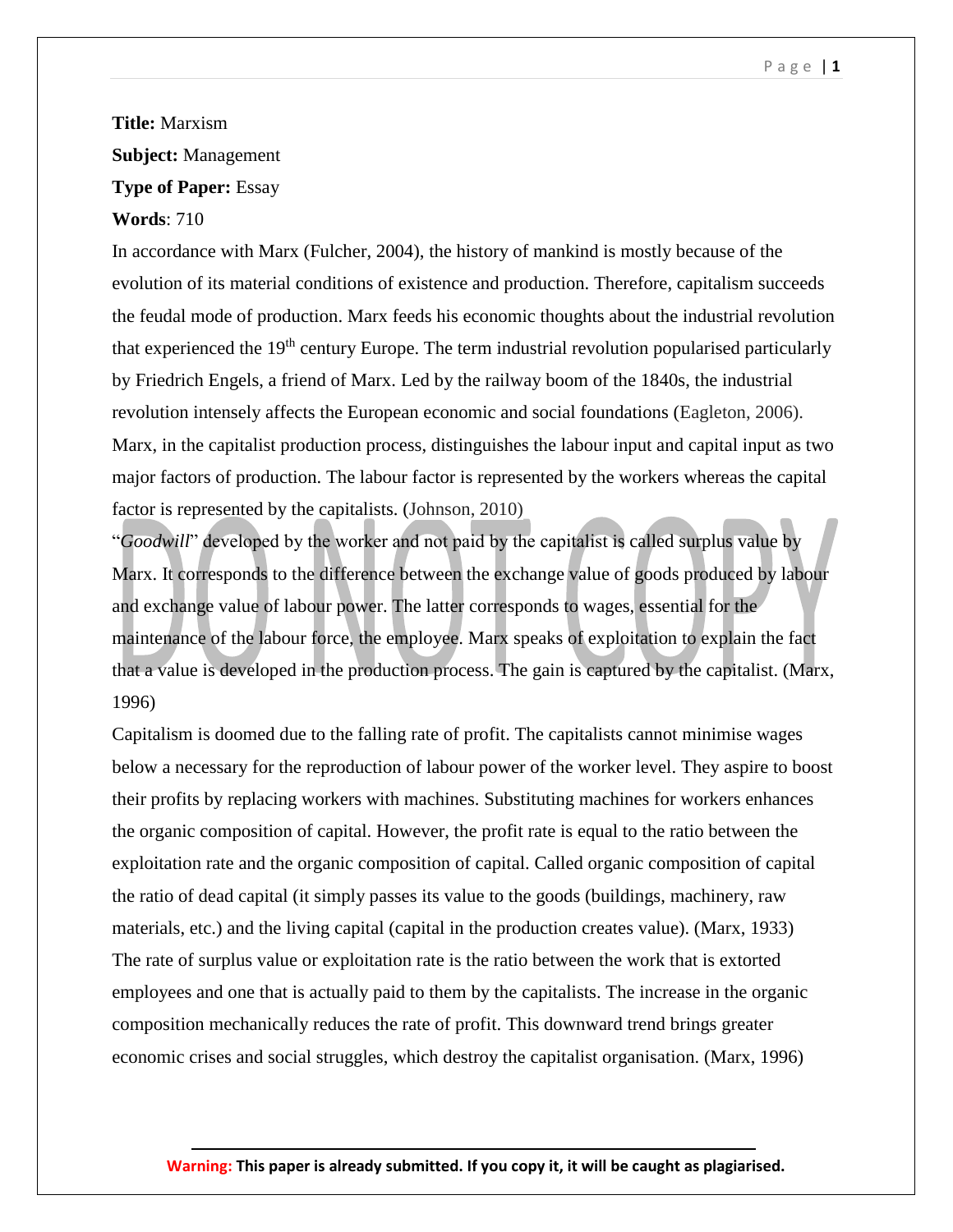Marxists consider capitalist society as being controlled by the economy. The minority, the ruling elite or middle class rule the mainstream, specifically the working class. The middle class has the authority and wealth to rule. The working class is used as they are not treated justly and this is the basis of disparity between classes.

Institutions like the education systems among the political, the mass media, and the organised religion all strengthen the philosophy that the well-off and influential should run society. A philosophy is promoted by them that the society is fair and just and that the waged people should calmly acknowledge capitalist society. According to Marxists (Hill, 1999), the education system contributes a major part in supporting the philosophy of the ruling class.

However, according to Bowles and Gintis (Gottesman, 2013), in capitalist societies the core function of education is to revive the labour market and they provided correspondence theory. According to this theory, educational disparity reflects the disparity of wider society. If capitalism is to thrive it must have a productive and dutiful labour force that is too grouped to challenge the rulers' authority. In accordance with Bowles and Gintis (Gottesman, 2013), a workforce is supplied by education with the type of behaviours and values that are very helpful to capitalists.

The education system thrives in meeting this through the hidden curriculum that includes things that children learn by attending school instead of the so-called educational goals. A correlation is there between the hidden curriculum and the workforce's needs.

Bowles' and Gintis' work is viewed to be very controversial, and it has been strongly criticised by Marxist critics. Marxist critics concur that they over-stress the work-education correlation and that they have unsuccessful to make available enough evidence. The Marxist hunted a new analysis after the criticisms made of Bowles and Gintis (Marx, 1996). He asserted that the students from the working class partook in designing their own education. They do not recognise all they are taught (Marx, 1996). They benefit of their own cultural pattern to locate approaches of responding to the school, frequently by anti-school subculture as opposition.